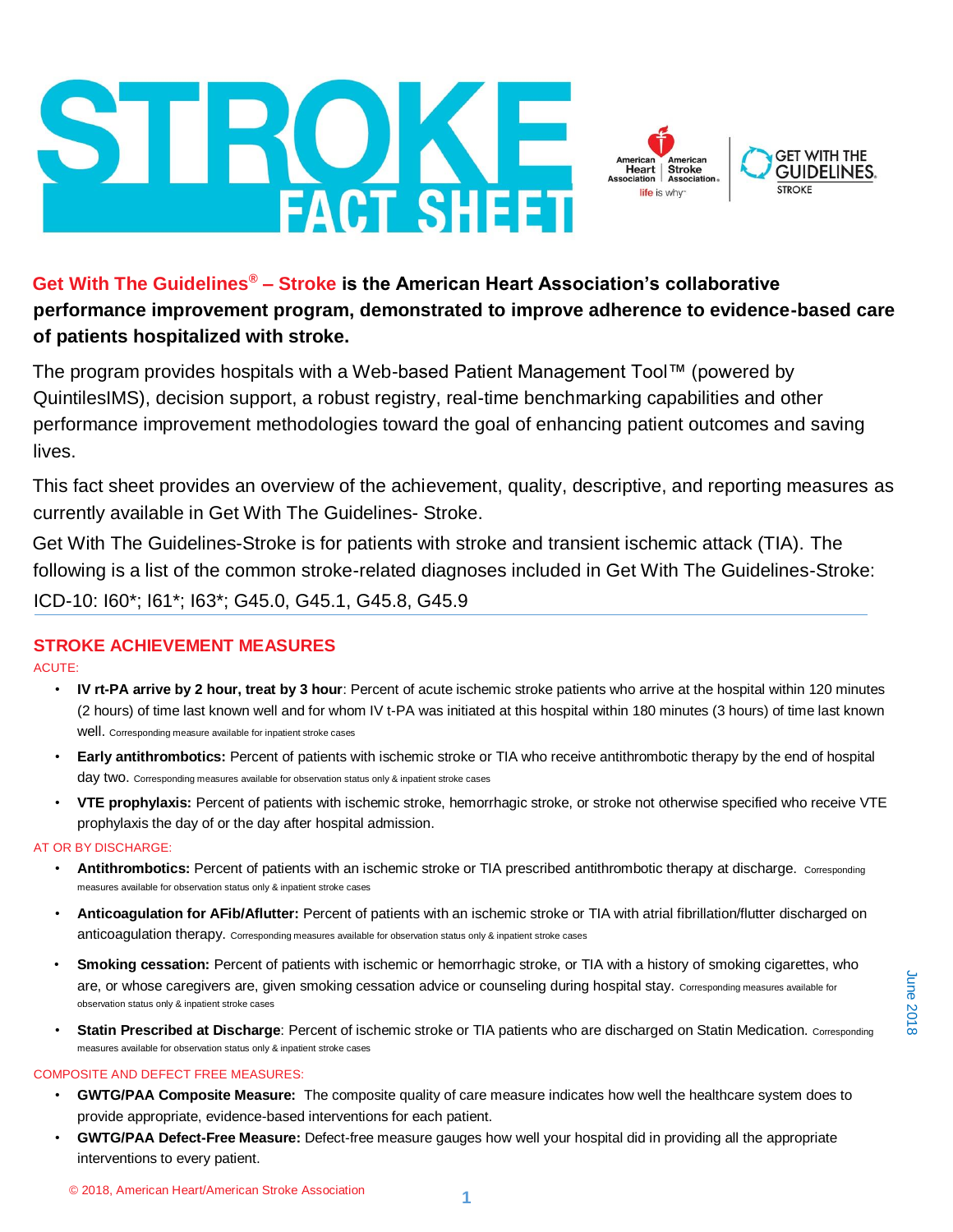# **STROKE QUALITY MEASURES**

#### ACUTE:

- **Dysphagia screen:** Percent of stroke patients who undergo screening for dysphagia with an evidence-based bedside testing protocol approved by the hospital before being given any food, fluids, or medication by mouth. Corresponding measure available for inpatient stroke cases
- **Time to intravenous thrombolytic therapy-60 min:** Percent of acute ischemic stroke patients receiving intravenous tissue plasminogen activator (tPA) therapy during the hospital stay who have a time from hospital arrival to initiation of thrombolytic therapy administration (door-to-needle time) of 60 minutes or less. TARGET: STROKE MEASURE Corresponding measure available for inpatient stroke cases
- **IV rt-PA arrive by 3.5 hour, treat by 4.5 hour:** Percent of acute ischemic stroke patients who arrive at the hospital within 210 minutes (3.5 hours) of time last known well and for whom IV t-PA was initiated at this hospital within 270 minutes (4.5 hours) of time last known well. Corresponding measure available for inpatient stroke cases
- **NIHSS reported:** Percent of ischemic stroke and stroke not otherwise specified patients with a score reported for NIH Stroke Scale (Initial). Corresponding measure available for inpatient stroke cases

#### AT OR BY DISCHARGE:

- **Stroke education:** Percent of patients with stroke or TIA or their caregivers who were given education and/or educational materials during the hospital stay addressing ALL of the following: personal risk factors for stroke, warning signs for stroke, activation of emergency medical system, the need for follow-up after discharge, and medications prescribed. Corresponding measures available for observation status only & inpatient stroke cases
- **Rehabilitation considered:** Percent of patients with stroke who were assessed for rehabilitation services. Corresponding measures available for observation status only & inpatient stroke cases
- **LDL documented**: Percent of ischemic stroke or TIA patients with a documented lipid profile. Corresponding measures available for observation status only & inpatient stroke cases
- **Intensive Statin Therapy:** Percent of ischemic stroke and TIA patients who are discharged with intensive statin therapy. Corresponding measures available for observation status only & inpatient stroke cases

#### COMPOSITE AND DEFECT FREE MEASURES:

- **CDC/COV Composite:** The composite quality of care measure indicates how well the healthcare system does to provide appropriate, evidence-based interventions for each patient.
- **CDC/COV Defect-Free:** Defect-free measure gauges how well your hospital did in providing all the appropriate interventions to every patient.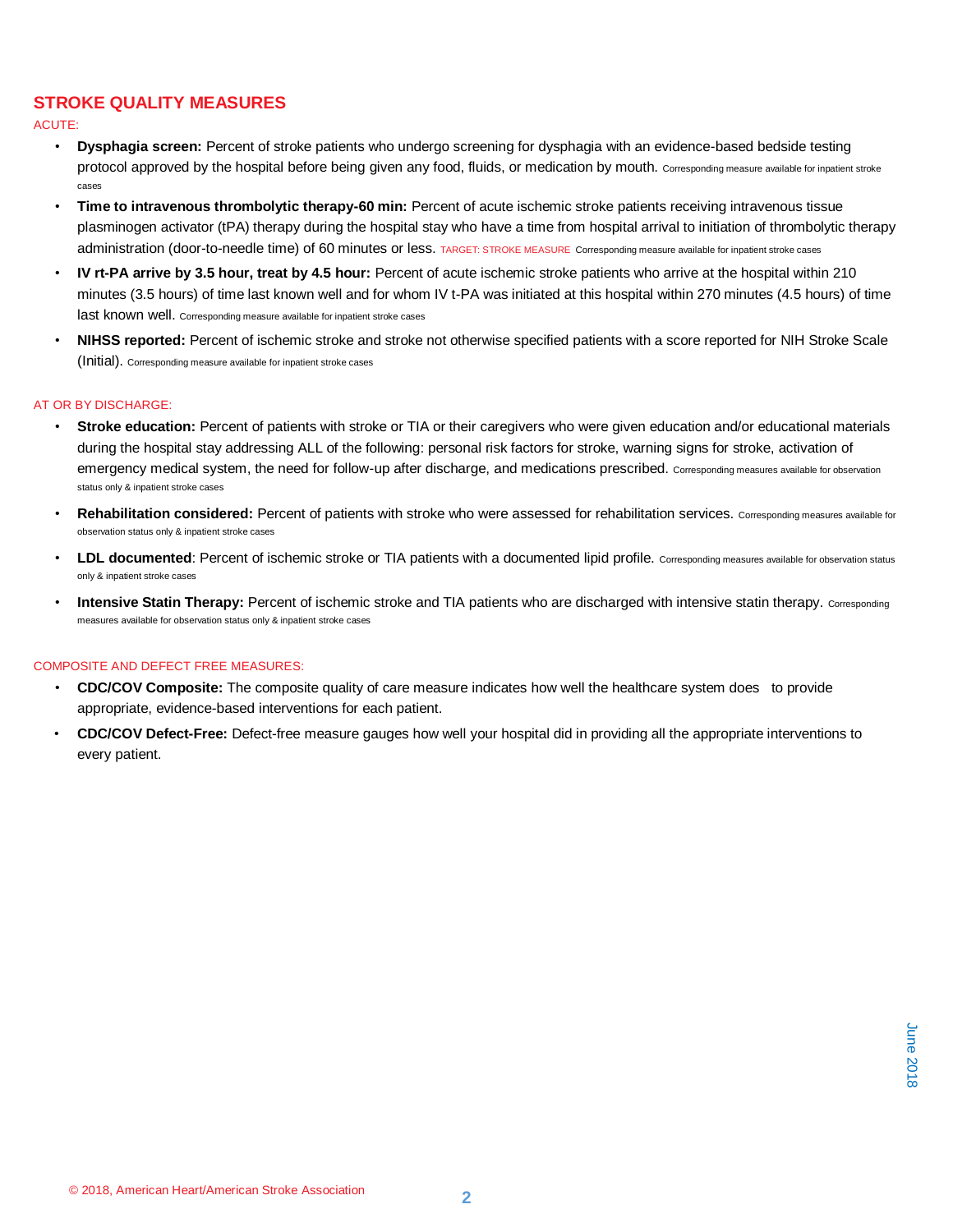# **STROKE REPORTING MEASURES**

#### ACUTE:

- **% No IV tPA 3 hour (Contra/Warning):** Percent of eligible acute ischemic stroke patients not treated with IV t-PA at my hospital who had reasons for not receiving IV t-PA.
- **% No IV tPA 4.5 hour (Contra/Warning):** Percent of eligible acute ischemic stroke patients not treated with IV t-PA at my hospital who had reasons for not receiving IV t-PA.
- **Arrival mode:** Patients grouped by how they arrived at your hospital.
- **Complication types:** Types of bleeding complications seen with thrombolytic therapies received by ischemic stroke patients at my hospital.
- **Door to CT <3 hour:** Time from triage (ED arrival) to initial imaging work-up for all patients who arrive < 3 hours from time last known well. Corresponding measure available for inpatient stroke cases
- **Door to CT <4.5 hour:** Time from triage to initial imaging work-up for all patients who arrive within 4.5 hours from time last known well.
- **Door to CT <8 hour:** Time from triage to initial imaging work-up for all patients who arrive within 8 hours from time last known well.
- **% Door to CT ≤ 25 minutes:** Percent of patients who receive brain imaging within 25 minutes of arrival. Corresponding measure available for inpatient stroke cases
- **IV rt-PA arrive by 3 hour, treat by 3 hour:** Percent of acute ischemic stroke patients who arrive at the hospital within 180 minutes (3 hours) of time last known well and for whom IV t-PA was initiated at this hospital within 180 minutes (3 hours) of time last known well.
- **IV rt-PA arrive by 4.5 hour, treat by 4.5 hour:** Percent of acute ischemic stroke patients who arrive at the hospital within 270 minutes (4.5 hours) of time last known well and for whom IV t-PA was initiated at this hospital within 270 minutes (4.5 hours) of time last known well.
- **Last known well to arrival times:** Time from last known well to ED arrival at your hospital. Corresponding measure available for inpatient stroke cases
- **Last known well to IV rt-PA times:** Time from symptom onset to administration of IV t-PA for ischemic stroke patients treated at my hospital.
- **Missing time data:** Missing, incomplete, or invalid date/time data for ischemic stroke patients.
- Not admitted: Patients grouped by reasons why they were not admitted.
- **Pre-notification:** Percent of cases of advanced notification by EMS for patients transported by EMS from scene.
- **Reasons for delay, IV rt-PA initiation beyond 60 minutes:** Reasons why IV t-PA was initiated greater than 60

minutes after hospital arrival in ischemic stroke patients treated with IV t-PA greater than 60 minutes after hospital arrival.

- **Reasons for no IV rt-PA (Contra/Warning):** Reasons why eligible acute ischemic stroke patients were not treated with IV t-PA at my hospital.
- **Reasons for no IV tPA (Hospital-Related):** Reasons why eligible acute ischemic stroke patients were not treated with IV t-PA at my hospital.
- **Time to Intravenous Thrombolytic Therapy – 45 min:** Percent of acute ischemic stroke patients receiving intravenous tissue plasminogen activator (tPA) therapy during the hospital stay who have a time from hospital arrival to initiation of thrombolytic therapy administration (door-to-needle time) of 45 minutes or less. TARGET: STROKE MEASURE
- **Time to Intravenous Thrombolytic Therapy Times:**  Time from hospital arrival to initiation of thrombolytic therapy administration for ischemic stroke patients treated at my hospital.
- **Thrombolytic complications:** Percent of ischemic stroke patients with bleeding complications to thrombolytic therapy received at my hospital.
- **Thrombolytic therapies**: A histogram of the various thrombolytic therapies.
- **Mechanical Endovascular Reperfusion Therapy for Eligible Patients with Ischemic Stroke:** Percentage of eligible patients with ischemic stroke due to large vessel occlusion who receive mechanical endovascular reperfusion therapy
- **Door to Start of Revascularization (DTR) within 120 minutes:** Percentage of patients with acute ischemic stroke who receive mechanical endovascular reperfusion therapy and for whom the first pass (i.e., deployment) of the device is  $\leq$  120 minutes after hospital arrival.
- **Median Door to Start of Revascularization (DTR)Times:** Median time from hospital arrival to first pass (i.e. deployment) of device for patients with acute ischemic stroke who receive mechanical endovascular reperfusion therapy.
- **Door to Start of Revascularization (DTR) Times (Graphical Display of Distribution):** Histogram of the distribution of times from hospital arrival to first pass (i.e. deployment) of device for patients with acute ischemic stroke who receive mechanical endovascular reperfusion therapy
- **Door to Puncture (DTP) Time within 90 minutes:**  Percentage of patients with acute ischemic stroke who receive mechanical endovascular reperfusion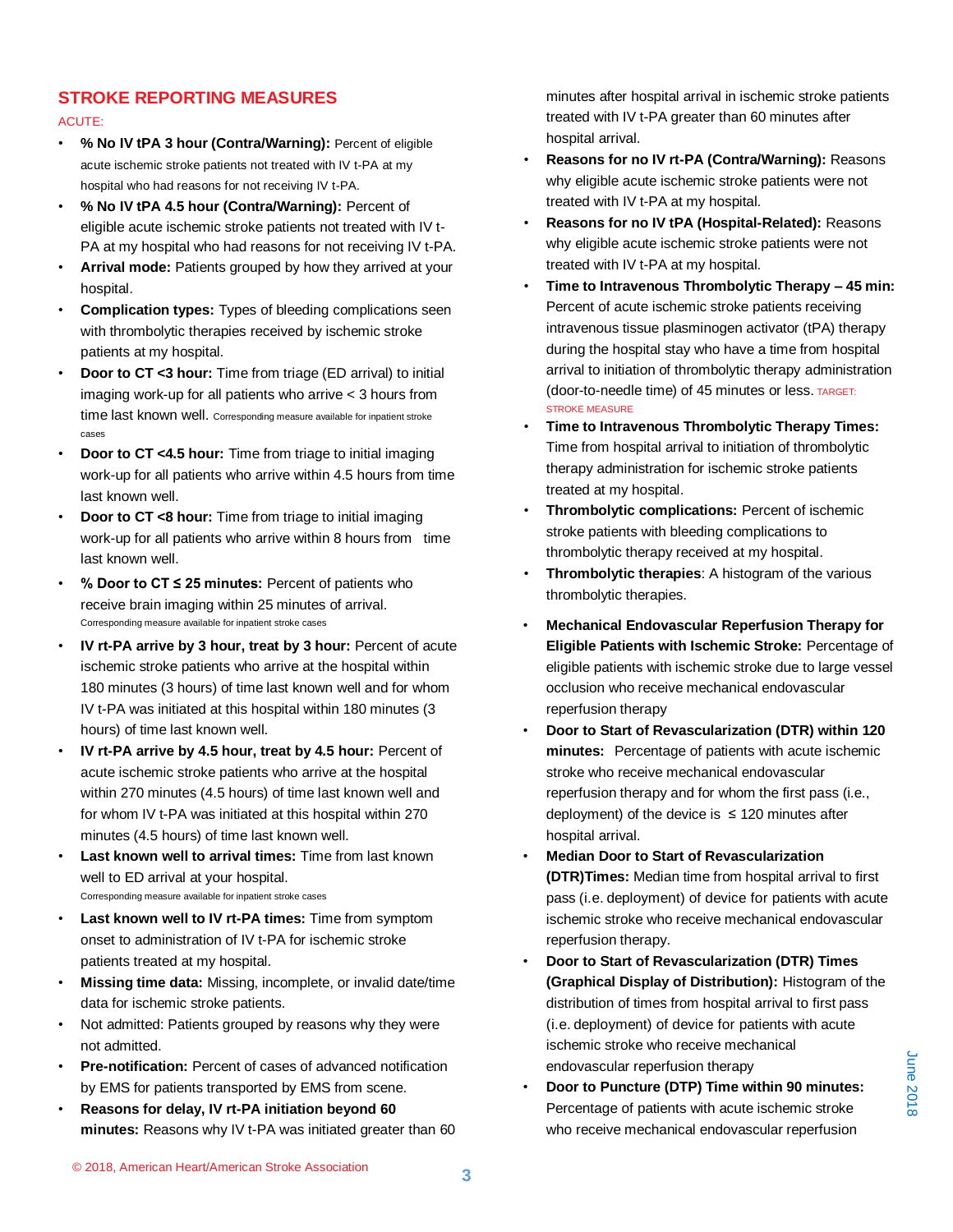therapy and for whom arterial puncture time is  $\leq 90$  minutes after hospital arrival.

- **Median Door to Puncture (DTP) Times:** Median time from hospital arrival to arterial puncture time for patients with acute ischemic stroke who receive mechanical endovascular reperfusion therapy
- **Door to Puncture (DTP) Times (Graphical Display of Distribution):** Histogram of the distribution of times from hospital arrival to arterial puncture for patients with acute ischemic stroke who receive mechanical endovascular reperfusion therapy
- **Picture to Puncture (PTP) Time within 60 minutes:**  Percentage of patients with acute ischemic stroke who receive mechanical endovascular reperfusion therapy for whom arterial puncture time is  $\leq 60$  minutes after brain imaging time.
- **Median Picture to Puncture (PTP) Time:** Median time from brain imaging to arterial puncture time for patients with acute ischemic stroke who receive mechanical endovascular reperfusion therapy
- **Picture to Puncture (PTP) Times (Graphical Display of Distribution)**: Histogram of the distribution of times from brain imaging to arterial puncture for patients with acute ischemic stroke who receive mechanical endovascular reperfusion therapy
- **Median Puncture to Start of Revascularization (PTR) Time:** Median time from arterial puncture to first pass (i.e. deployment) of device for patients with acute ischemic stroke who receive mechanical endovascular reperfusion therapy
- **Puncture to Start of Revascularization (PTR) times (Graphical Display of Distribution):** Histogram of the distribution of times from arterial puncture to first pass (i.e. deployment) of device for patients with acute ischemic stroke who receive mechanical endovascular reperfusion therapy
- **Median Puncture to Recanalization/Reperfusion (PTRp) Time:** Median time from arterial puncture to recanalization/reperfusion with TICI grade 2b or 3 for patients with acute ischemic stroke who receive mechanical endovascular reperfusion therapy
- **Puncture to Recanalization/Reperfusion (PTRp) Times (Graphical Display of Distribution):** Histogram of the distribution of times from arterial puncture to recanalization/reperfusion with TICI grade 2b or 3 for patients with acute ischemic stroke who receive mechanical endovascular reperfusion therapy
- **Door to Recanalization/Reperfusion (DTRp) within 120 Minutes:** Percentage of patients with acute ischemic stroke who receive mechanical endovascular reperfusion therapy and for whom the time from hospital arrival to

recanalization/reperfusion with TICI grade 2b or 3 is ≤ 120 minutes

- **Median Door to Recanalization/Reperfusion (DTRp) Time:** Median time from hospital arrival to recanalization/reperfusion with TICI grade 2b or 3 for patients with acute ischemic stroke who receive mechanical endovascular reperfusion therapy
- **Door to Recanalization/Reperfusion (DTRp) Times (Graphical Display of Distribution):** Histogram of the distribution of times from hospital arrival to recanalization/ reperfusion with TICI grade 2b or 3 for patients with acute ischemic stroke who receive mechanical endovascular reperfusion therapy
- **Rate of Substantial Reperfusion:** Percentage of patients with acute ischemic stroke who receive mechanical endovascular reperfusion therapy who have post-reperfusion TICI grade 2b or 3.
- **Thrombolysis in Cerebral Infarction (TICI) Post-Treatment Reperfusion Grades for Successful Mechanical Endovascular Reperfusion Therapy (Graphical Display of Distribution):** Patients with acute ischemic stroke who undergo successful mechanical endovascular reperfusion therapy grouped by post-treatment Thrombolysis in Cerebral Infarction (TICI) Grade (0, 1, 2a, 2b and 3)
- **90-Day Modified Rankin Scores (mRS) following Mechanical Endovascular Reperfusion Therapy (Graphical Display of Distribution):** Patients with acute ischemic stroke who received mechanical endovascular reperfusion therapy grouped by modified Rankin Score (mRS) at 90 days post-discharge
- **Discharge Disposition following Mechanical Endovascular Reperfusion Therapy (Graphical Display of Distribution):** Patients with acute ischemic stroke who receive mechanical endovascular reperfusion therapy grouped by Discharge Disposition

#### AT OR BY DISCHARGE:

- **Antihypertensives:** Rate of prescription of different types of anti-hypertensive medications at discharge for ischemic stroke or TIA patients. Corresponding measure available for observation status only cases
- **Antithrombotic medication(s) at discharge:** Patients grouped by antithrombotic medication prescribed at discharge. Corresponding measure available for observation status only cases
- **Discharge disposition:** Patients grouped by discharge disposition.
- **Diabetic medications:** Percent of patients who have diabetes mellitus or are taking diabetic medication prior to admission who are discharged on diabetic medication.

June 2018 June 2018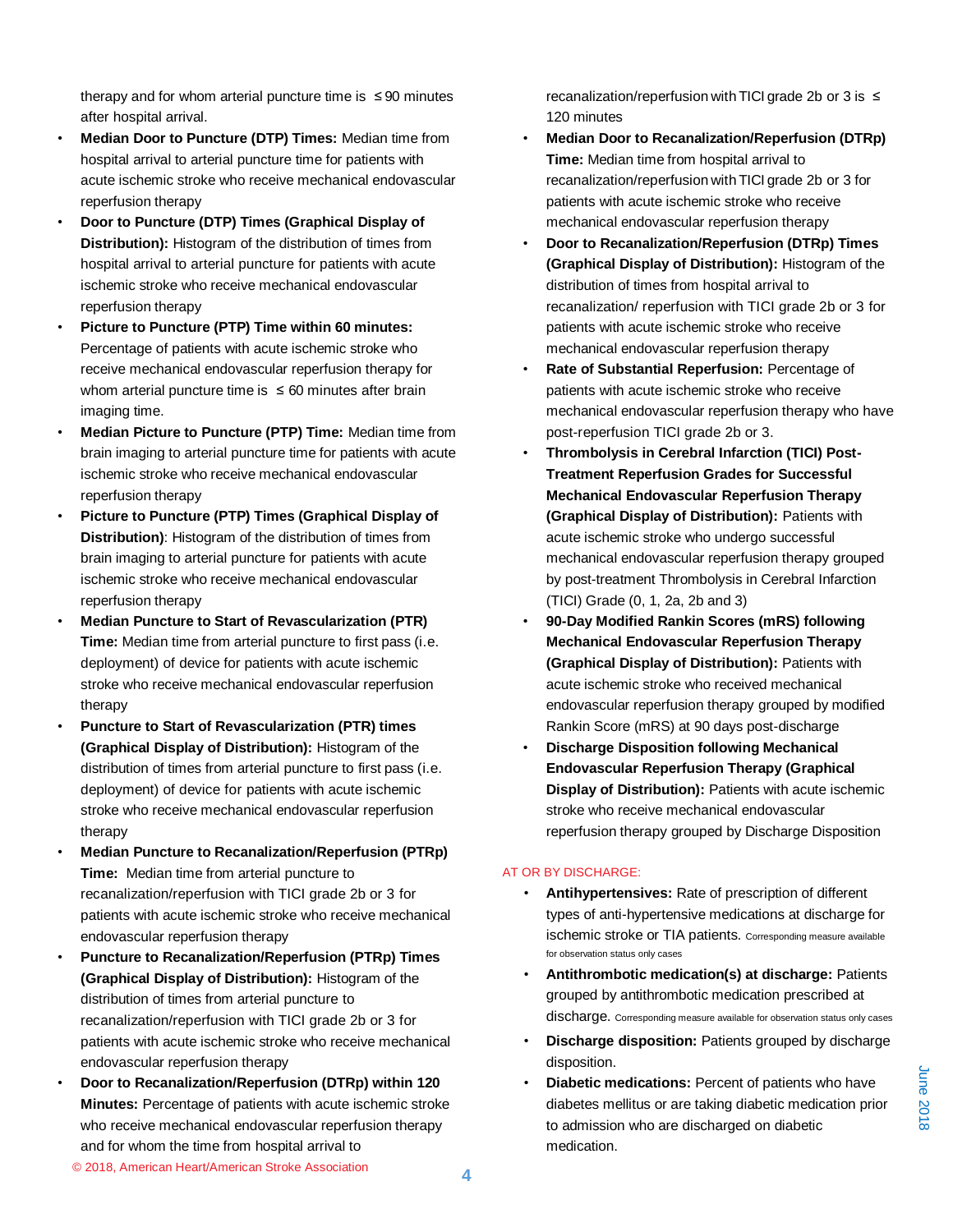Corresponding measure available for observation status only cases

- **Diabetes teaching:** Percent of diabetic patients or newlydiagnosed diabetics receiving diabetes teaching at discharge. Corresponding measure available for observation status only cases
- **Diabetes treatment:** Percent of diabetic patients or newlydiagnosed diabetics receiving diabetes treatment in the form of gylcemic control (diet and/or medication) at discharge. Corresponding measure available for observation status only cases
- **In-hospital mortality:** In-hospital mortality.
- **Modified Rankin Scale at discharge:** Patients grouped by Modified Rankin Scale at discharge. Corresponding measure available for observation status only cases
- **Weight recommendation:** Percent of ischemic stroke or TIA patients with BMI ≥25 kg/m2 who receive recommendations at discharge for reducing weight and/or increasing activity. Corresponding measure available for observation status only cases

# **STROKE DESCRIPTIVE MEASURES**

- **Age:** Patients grouped by age.
- **Diagnosis:** Patients grouped by final clinical diagnosis related to stroke.
- **Dysphagia screening results:** Patients grouped by dysphagia screening results.
- **Gender:** Percent of female, male, and unknown patients.
- Initial exam findings: Patients grouped by initial exam findings.
- **LOS**: Length of Stay, grouped by diagnosis.
- **Medical History:** A histogram of previously known medical history.
- **Race:** Patients grouped by race and Hispanic ethnicity.
- **Risk-Adjusted Mortality Ratio (Ischemic-Only model)**: A ratio comparing the actual in-hospital mortality rate to the risk-adjusted expected mortality rate. A ratio equal to 1 is
- interpreted as no difference between the hospital's mortality rate and the expected rate. A ratio greater than 1 indicates
- that the hospital's mortality rate is higher than the expected rate. A ratio of less than 1 indicates that the hospital's mortality rate is lower than the expected rate.
- **Risk-Adjusted Mortality Ratio (Ischemic and Hemorrhagic model):** A ratio comparing the actual inhospital mortality rate to the risk-adjusted expected mortality rate. A ratio equal to 1 is interpreted as no difference between the hospital's mortality rate and the expected rate. A ratio greater than 1 indicates that the hospital's mortality rate is higher than the expected rate. A ratio of less than 1 indicates that the hospital's mortality rate is lower than the expected rate.
- **Symptom duration if diagnosis of TIA:** TIA patients grouped by symptom duration.

### **STROKE DATA QUALITY MEASURES**

- **Record completion rate:** Percent of patient records that are saved as complete.
- **Stroke award qualified:** Percent of patients where the Get With The Guidelines-Stroke award criteria are met.
- **Missing data, Stroke award qualified:** Histogram of missing data elements needed to qualify for Get With The Guidelines-Stroke awards.

# **HOW ACHIEVEMENT AND QUALITY MEASURES ARE DETERMINED**

Achievement and quality measures provide the basis for evaluating and improving treatment of stroke patients based on scientific evidence. Formulating those measures begins with a detailed review of stroke guidelines. Reporting and descriptive measures help sites to interpret their results on the achievement and quality measures by focusing on intermediate process steps, sub-populations of patients or emerging measures of care delivery.

When evidence for a process or aspect of care is so strong that failure to act on it reduces the likelihood of an optimal patient outcome, an achievement measure may be developed regarding that process or aspect of care. Achievement measure data are continually collected and results are monitored over time to determine when new initiatives or revised processes should be incorporated. As such, achievement measures help speed the translation of strong clinical evidence into practice.

In order for participating hospitals to earn recognition for their achievement in the program, they must adhere to achievement measures.

Quality measures apply to processes and aspects of care that are strongly supported by science. Application of quality measures may not, however, be as universally indicated as achievement measures.

The Get With The Guidelines team follows a strict set of criteria in creating achievement and quality measures. We make every effort to ensure compatibility with existing performance measures from other organizations.